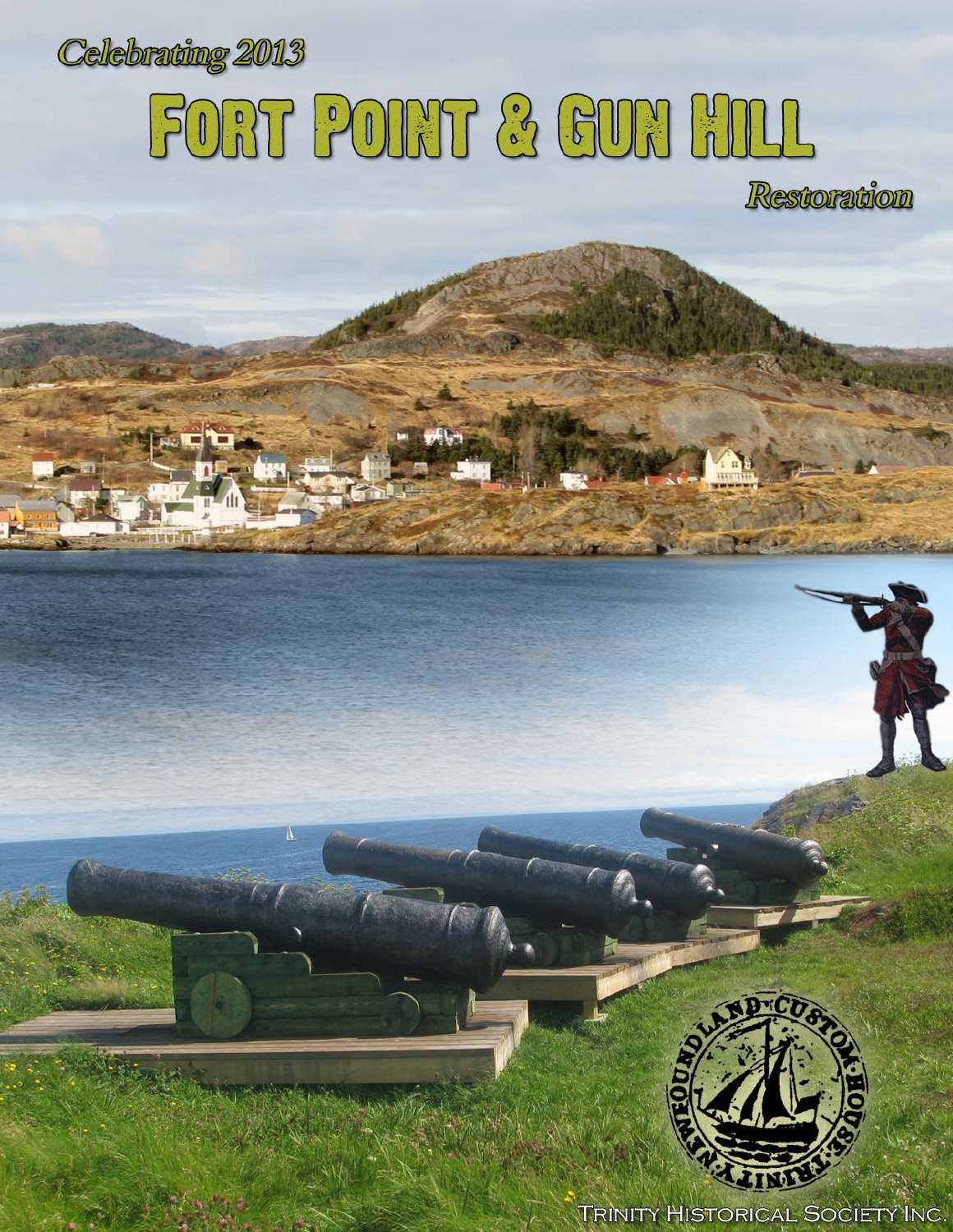## Trinity Historical Society Inc. Celebrating over 45 years of Preserving and Presenting our Heritage in 2013



# Corporate Partnership Opportunities

The sponsorship opportunities briefly outlined on the following pages are available for 2013. However, we would be pleased to discuss the adaptation of any package in order to accommodate your needs.

Please contact us to discuss a corporate package that recognizes your company as a partner in one of the most historic and picturesque communities in Newfoundland and Labrador.

**Jim Miller or Dean Bailey Project Coordinator IT Specialist Trinity Historical Society Inc. Trinity Historical Society Inc.** P.O. Box 8 Trinity, NL A0C 2S0 P.O. Box 8 Trinity, NL A0C 2S0 Tel/Fax: (709) 464-3599 Tel/Fax: (709) 464-3599 E-mail: [info@trinityhistoricalsociety.com](mailto:info@trinityhistoricalsociety.com) E-mail: [info@trinityhistoricalsociety.com](mailto:info@trinityhistoricalsociety.com)

Website: [www.trinityhistoricalsociety.com](http://www.trinityhistoricalsociety.com/) Website: [www.trinityhistoricalsociety.com](http://www.trinityhistoricalsociety.com/)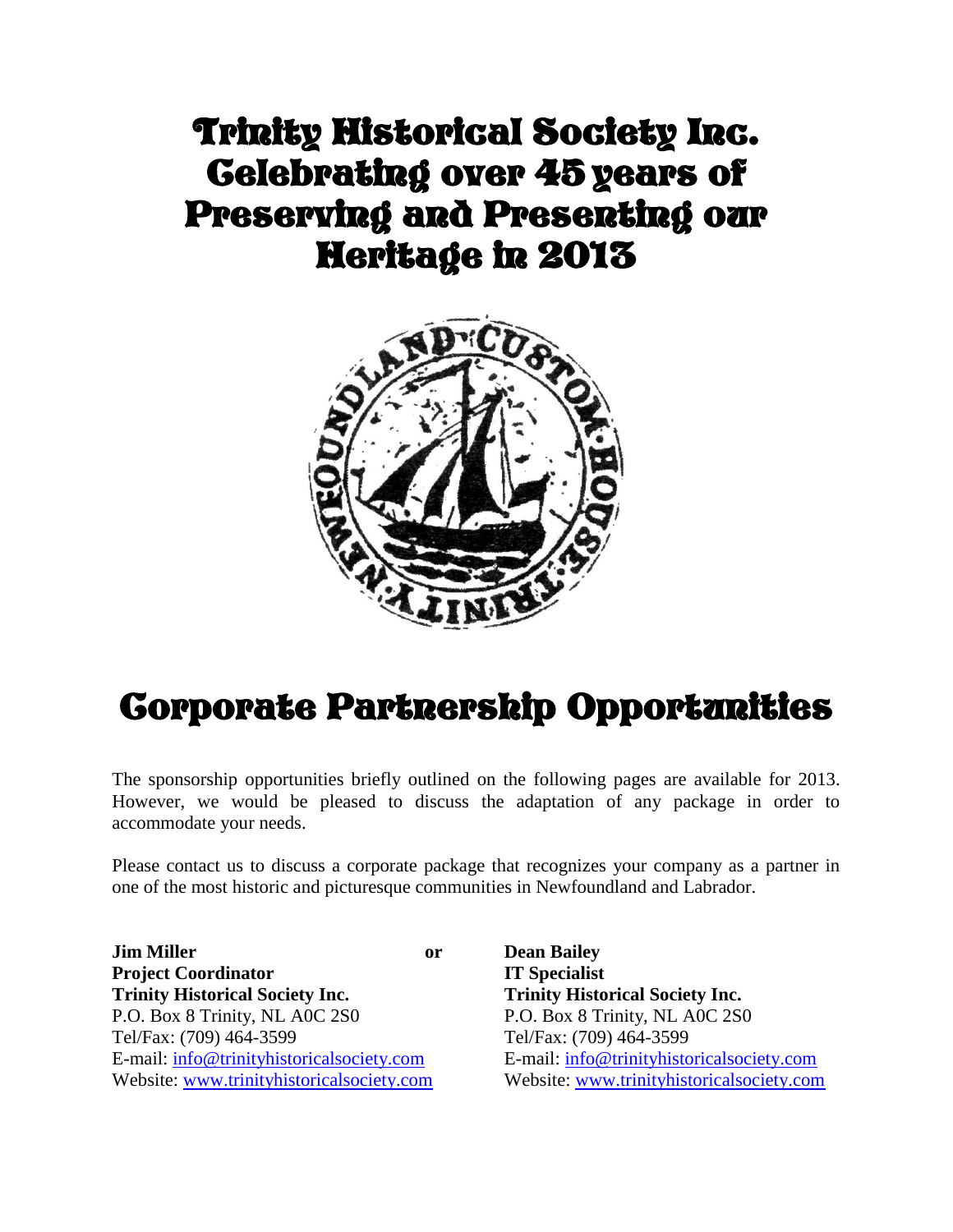### **Celebrating 2013 Fort Point Phase II / Gun Hill Development**

In 2013 the Trinity Historical Society is celebrating the continued restoration of Fort Point, by adding new technology to its interpretation, a ferry service and installation of a floating dock. The development of the Fort Point site has been a long term one for the Society as it formed part of its original objectives when founded in 1964. The groundwork was laid to have the site developed as a National Historic Site however it never came to fruition. The most work that was carried out was an archaeological dig in the late 1960s – early 1970s that saw the discovery of various aspects of the site. Along with the restoration of Fort Point the Society plans to develop Gun Hill by adding interpretation and a look-out/park area to link the significance the hill played as fortification to the harbour and its military connection to Fort Point. To complete this project the Society intends on hiring local people and supporting local businesses, where possible, which is a practice that has been followed over the years to bring rejuvenation to the local economy.

A more detailed look at the initiatives which the Society will focus on as part of the development of the Fort Point and Gun Hill sites are:

**1) Phase II for Fort Point -**The recently completed Interpretation at the Fort Point site would benefit with the inclusion of new technology into its interpretation program. It is suggested that this include an audio tour that will be designed for the exterior walk around the site. This audio tour would enhance the existing interpretation panels by further elaborating on them as well as including further information about the point which could not be included with the current interpretation. The exploration of private-public partnerships for the operation of a boat tour to the site as well as small café/picnic lunches will be developed as part of this project. Work in this regard would entail the Society entering into a partnership with private business to provide the services (boat shuttle service and provision of over-the-counter food service/picnic lunches). The Society will provide services to the private business such as the creation of a floating dock near the Fort Point site and the construction of some picnic tables, benches and garbage bins to be located at the site for the food service business. Fort Point is located just 0.5 km by boat from Trinity and traditionally had a ferry service, the re-establishment of such an operation will not only be reviving a traditional service but will allow visitors to experience Trinity from the water, leave their vehicle in Trinity instead of driving the 8 km to get to the site and allow them to explore new aspects of the area such as its geological formations and sea-faring history. The experience of going to Fort Point via boat will allow the visitors interested in geology the opportunity to see rock formations and landscapes that they may not otherwise see. The second private-public partnership that will be part of this project is the provision of an over-the counter food service and picnic lunches that the Society will contract to a local entrepreneur. Some interest in these elements has been expressed in the community during the 2012 operation season. These two ideas will be new concepts for the Historical Society and will take time and research to ensure a good quality experience is developed for our visitors while also complementing what we do at Fort Point.

In addition to the audio tour the Society will create a virtual exhibit. It will provide details on the activities associated with Fort Point's military history and will act as a marketing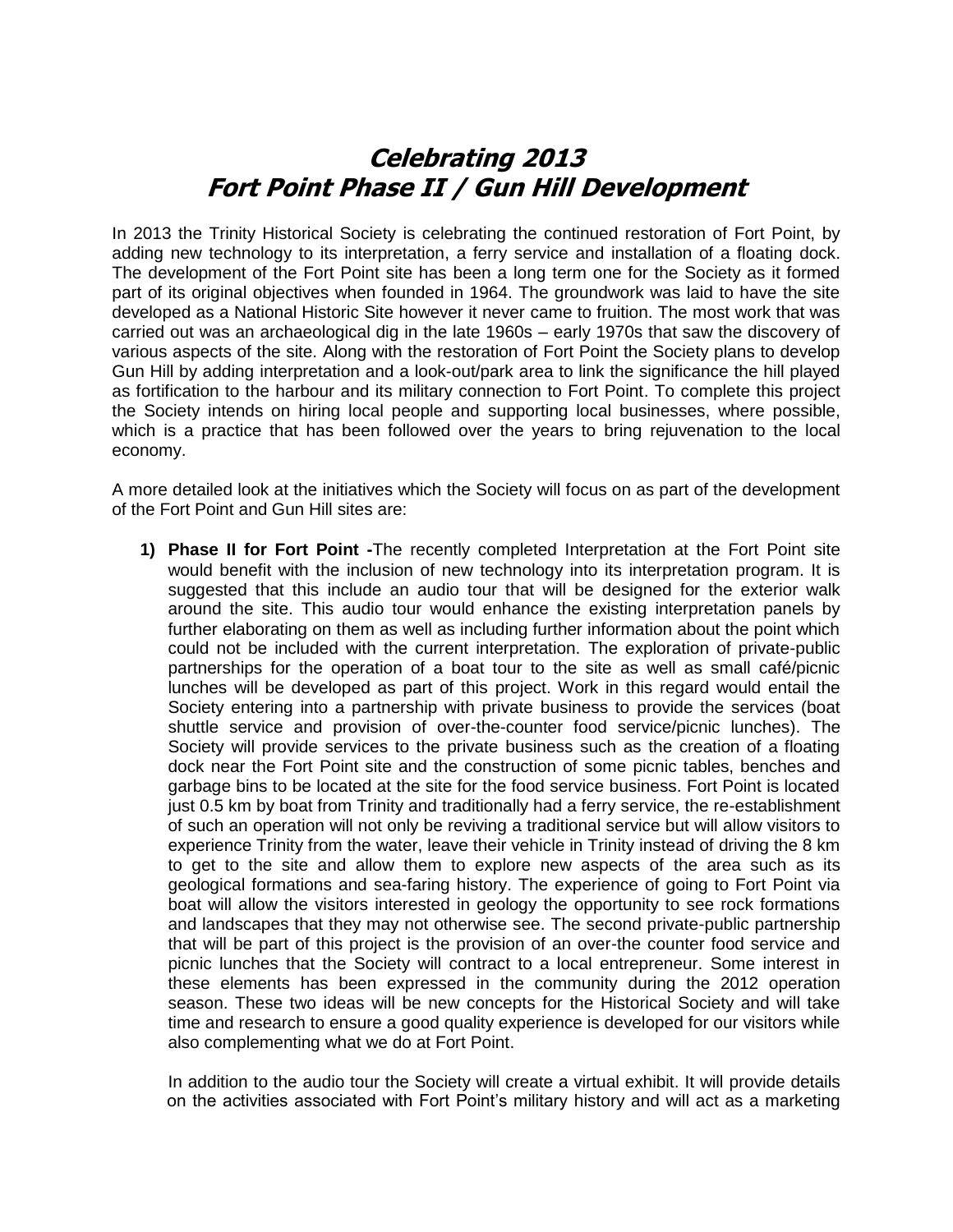tool for attracting new audiences to the physical site while providing a digital overview of Fort Point for those not able to visit. The virtual site will provide an overview of the interpretation elements at Fort Point and its programming with the intention of attracting new or returning audiences to the Trinity area. The Society has prior experience in working on developing virtual exhibits please view [www.newfoundlandshipwrecks.com;](http://www.newfoundlandshipwrecks.com/) [www.newfoundlandshipbuilding.com](http://www.newfoundlandshipbuilding.com/) and [www.trinitymerchants.com](http://www.trinitymerchants.com/) for examples of our work.

The creation of these layered experiences both at the Site and on-line along with other traditional means of interpretation (artifacts, panels, etc.) will foster a new experience for visitors to the historic site and will create a vibrant, integrated experience which makes use of exhibits, tour guides and educational programs while also presenting an accurate, enlightening, informative and compelling experience. The Society anticipates that new and returning audiences will also be interested in the enhanced level of activity at the Fort Point Site and will make arrangements for their visit to Trinity and the Bonavista Peninsula or extend their current planned visit, thereby creating additional economic spin-off within the area for local businesses.

**2) Gun Hill -** Trinity once had two military sites – Fort Point which had restoration work done in 2012 and Gun Hill where a Signal Station was located along with a number of canons as another means of defending the harbour. In 2013 the Society is planning the development of this site as a look-out/park area. This work will be completed during the spring and summer of 2013 which will provide some short term employment for individuals.

The work associated with this project will be the development of some boardwalks and trail enhancements to be constructed in some areas to ensure safe footing for walking, traditional paths will be maintained and the addition of railings and steps where necessary. A traditional footpath already exists to Gun Hill but will need some modifications and upgrading. To enhance the visitors climb to the top of Gun Hill some interpretation and lookout/rest areas will be developed in consultation with a landscape architect.

The view of Trinity Harbour, the surrounding area with Fort Point in the background will enable a direct association with the site being created and creating an opportunity for cross-promotion from the Gun Hill vantage point. The area is also a photographer's paradise on a nice clear day as it provides an overview of the Town with many photographs ending up in not only personal collections but books, calendars and other promotional means.

Giving back to the community is an important role for the Trinity Historical Society which it does on a daily basis; this is an opportunity for your business to play a supporting role in assisting the Society. Your help will allow us to continue our efforts in the development of special educational programming, exhibits and events as well as assisting us in further developments which in turn brings revenue back into the area. As a partner, you will join a dedicated group of donors, sponsors and volunteers who have supported this non-profit group from its inception. This year is the ideal time to become a corporate sponsor to assist with the celebration of these achievements and to become a part of the Trinity experience.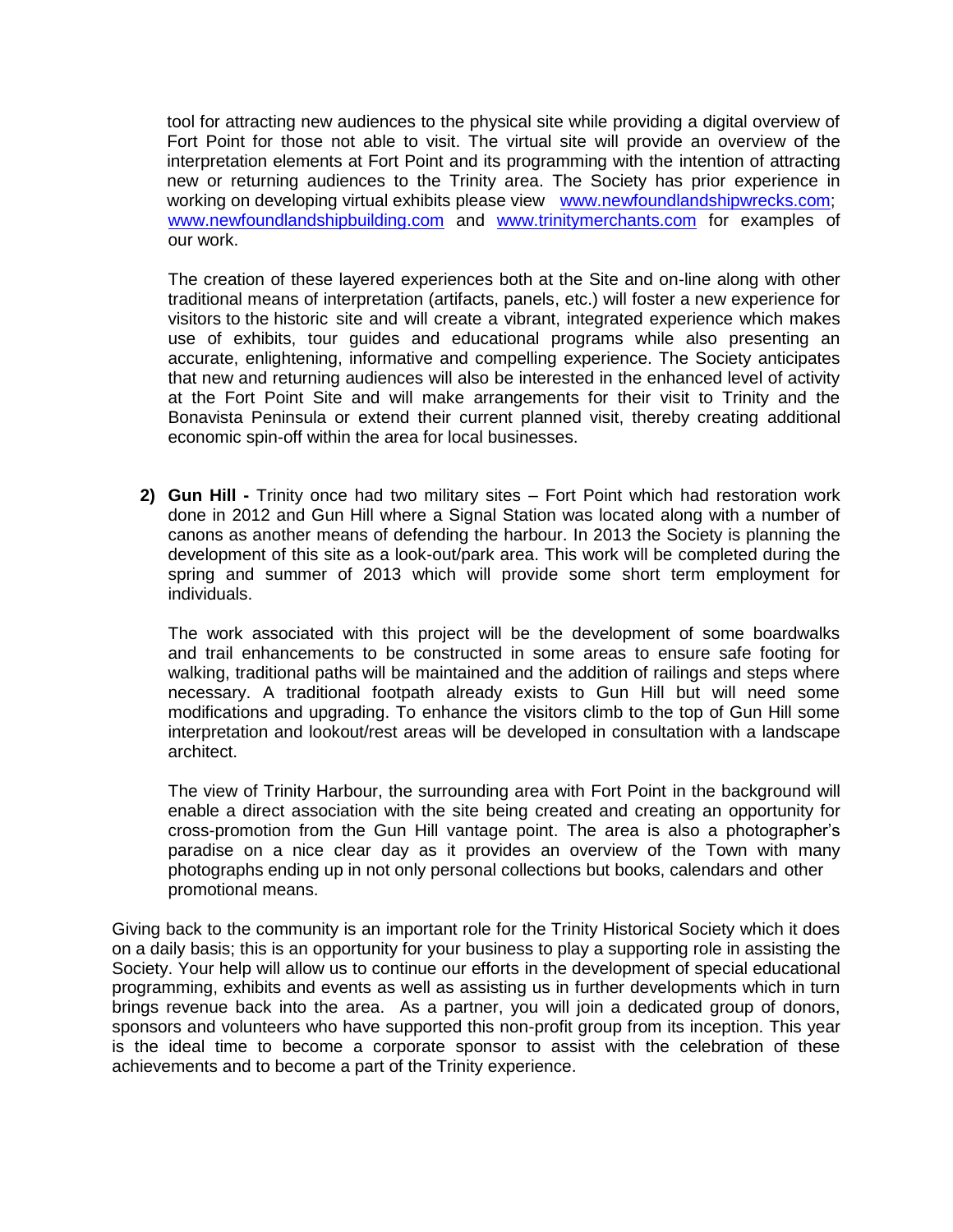#### **Trinity Historical Society's Mandate:**

To preserve, present and promote the history of Trinity and the surrounding twelve communities, commonly referred to as Trinity Bight, through the operation of the Trinity Museum, Trinity Historical Society Archives, the Green Family Forge, the Court House, Gaol and General Building, the Lester-Garland House, Cooperage and Fort Point.

#### **Background Information:**

Trinity Historical Society Inc. (THS) was founded in 1964 as a not-for-profit organization, incorporated in 1971 and registered as a charity in 1977. It owns and operates the Trinity Historical Society Archives (1966), Trinity Museum (1967), Green Family Forge (1991), Court House, Gaol and General Building (1996), Lester-Garland House (1997), Cooperage (2007) and Fort Point (2011). Since its founding in 1964, the Society has been in the forefront of the promotion, preservation and presentation of the historic resources, heritage and history of Trinity and the surrounding area and has been a leading contributor to the economic development of the region. It has achieved a number of accomplishments over the years, on its own and with partners, some of which are listed below. It remains a leading organization in the heritage community in the province with a dedicated group of volunteers and staff.

The Society is now working on a number of new and innovative projects such as: the digitization of parts of its archival collection for both preservation reasons and to share our resources with the world through placing the information on the internet; the creation of new and interactive exhibits for our system of historic sites and the development of educational programming through living history interpretation, demonstrations and workshops.

#### **Accomplishments:**

A large number of individual projects have been accomplished since 1964, some of which are listed below:

- $\Box$  Erected street signs and other markers to identify locations of early roads and sites of historical significance, 1966.
- □ Opened the first Museum outside of St. John's in 1967.
- $\Box$  Unveiled on June 1, 1968, a monument erected by the Historic Sites and Monuments Board of Canada, commemorating at Trinity the introduction into North America of the Jenner smallpox vaccine by Rev. Dr. John Clinch.
- $\Box$  A partner in The Trinity Restoration Project, 1978 1983 which saw many of the older buildings including the Parish Hall, the Court House and the Anglican, Roman Catholic and the Mortuary Chapel refurbished on their exterior; the Methodist School (SUF Hall) was acquired and refurbished; a start was made on reconstructing Ryan's Shop; the Hiscock House was acquired and restored to the 1910 period; a private dwelling was purchased, remodelled and opened as the Interpretation Centre and contracts were let for research on various aspects of the history of Trinity.
- $\Box$  Restoration of the Green Family Forge in 1991, which is now operated as a living history museum.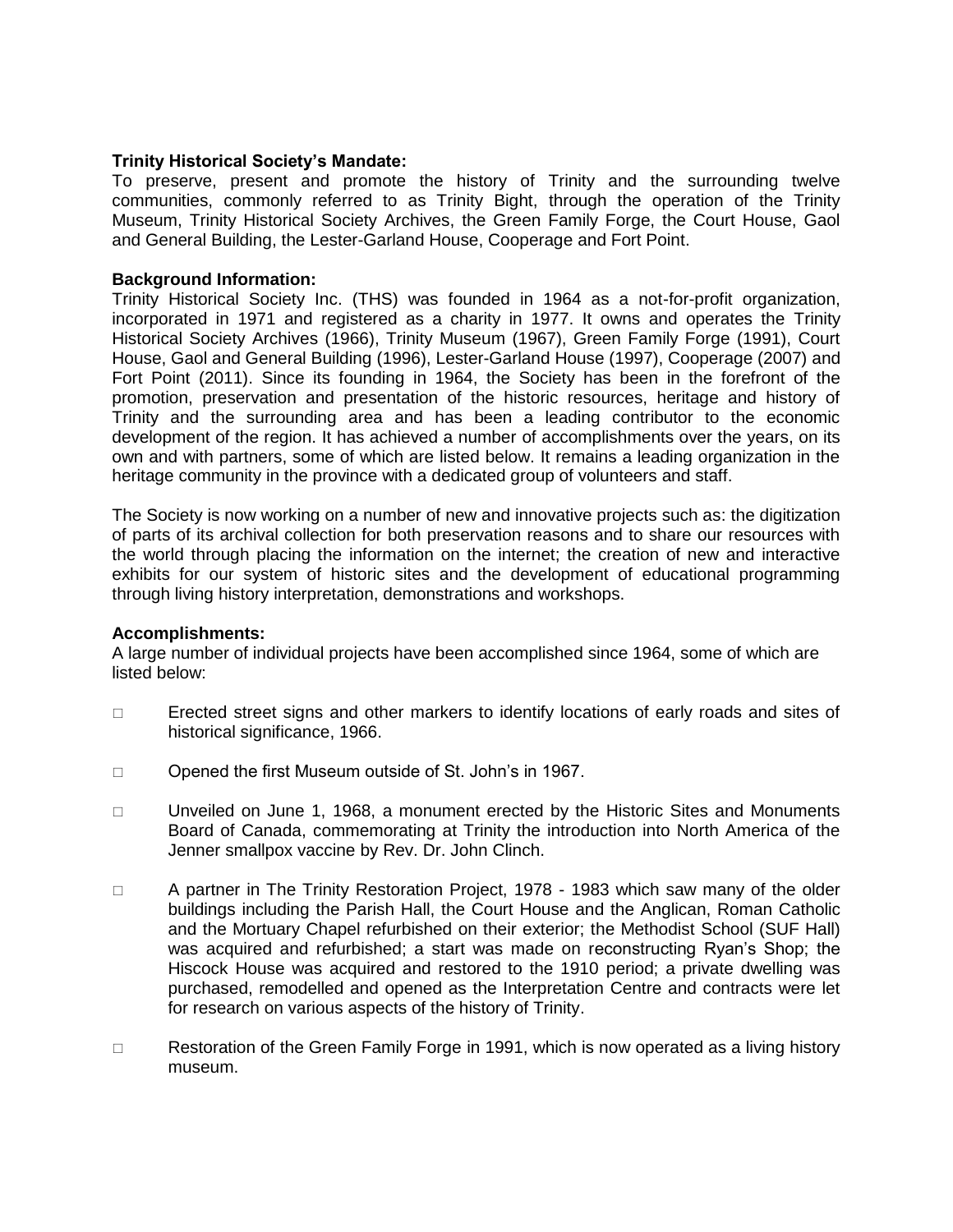- $\Box$  Worked with members of Rising Tide Theatre in gathering material for The Trinity Pageant -*The New Found Lande*.
- □ Established the Trinity Trust Canada Inc. to raise funds for the reconstruction of the Lester-Garland House in 1996/97.
- Published a history of Trinity written by Dr. Gordon Handcock titled *The Story of Trinity*, 1997. Republished in 2008.
- □ Participated in the Johnson Family Foundation's Community History boards Project, 1996 - 1998.
- □ Trinity Historical Society Office and Archives set up at the Lester-Garland House, 2001.
- $\Box$  Celebrated 40<sup>th</sup> anniversary of the founding of the Historical Society with various events, 2004.
- □ Completed Oral History Project for the following communities: Kerley's Harbour, White Point, George's Cove, New Bonaventure, Cat Cove, New Bonaventure and Whale Cove, 2006 - 2007.
- □ Launched the Society's first virtual exhibit, [www.newfoundlandshipwrecks.com](http://www.newfoundlandshipwrecks.com/), 2006.
- □ Reconstructed the Cooperage on the Lester-Garland Premises as the Society's second living history museum, 2007.
- $\Box$  Launched the Society's second virtual exhibit, [www.newfoundlandandthesomme.com](http://www.newfoundlandandthesomme.com/) ,2007.
- $\Box$  Completed interior renovations at the Trinity Museum and updated the collections management information system for the site, 2008.
- □ Transcribed and digitized Slade and Kelson diaries into a virtual exhibit, [www.trinitymerchants.com,](http://www.trinitymerchants.com/) 2009.
- $\Box$  Reconstructed the Court House tower and renovations to the interior of the building as well as landscaped the lower end of Trinity, 2010.
- $\Box$  Restored the Fort Point walking trail, installed interpretive signage and restored former light house keepers home to an Interpretation Centre, 2012.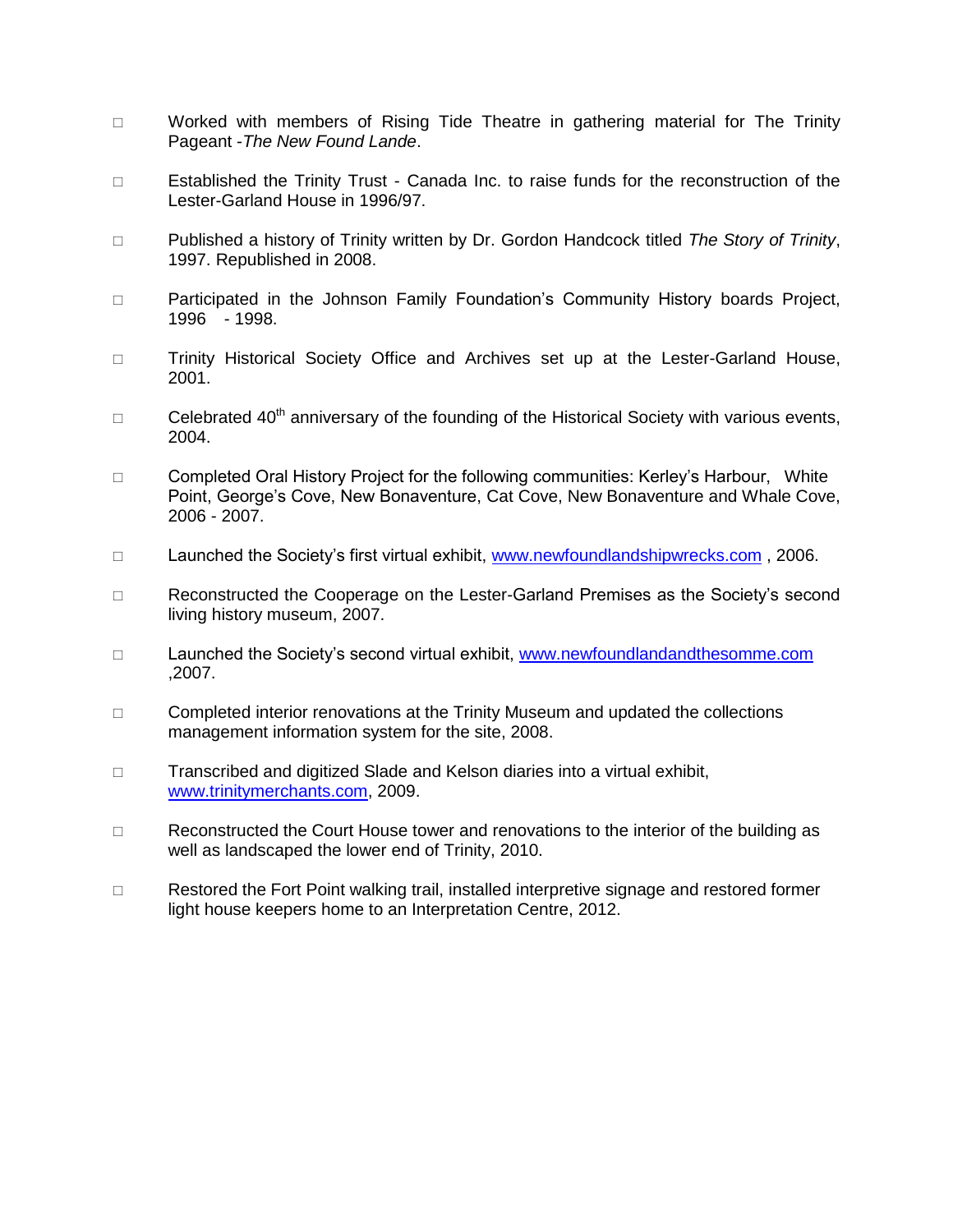## **CORPORATE SPONSORSHIP AT A GLANCE**

|                                                                                                    | Gold<br>\$1,500 | Silver<br>\$1,000 | <b>Bronze</b><br>\$750 |
|----------------------------------------------------------------------------------------------------|-----------------|-------------------|------------------------|
| Acknowledgement on exterior interpretive<br>signage displayed at Gun Hill                          | $\star$         |                   |                        |
| Acknowledgement on boardwalk plank<br>installed at Fort Point or Gun Hill                          | $\star$         | $\star$           |                        |
| Banner promotion on Society website with a<br>link to your company homepage                        | $\star$         | $\star$           |                        |
| Use of Meeting Room at the Lester-Garland<br>House (20 people)                                     | $\star$         | $\star$           |                        |
| Complimentary passes for tours of Trinity<br><b>Historical Society Historic Sites</b>              | $\star$         | $\star$           | $\star$                |
| Acknowledgement on Trinity Historical<br>Society's website with a link to your company<br>homepage | $\star$         | $\star$           | $\star$                |
| Certificate of appreciation                                                                        | $\star$         | $\star$           | $\star$                |
| Acknowledgement in the Society newsletter                                                          | $\star$         | $\star$           | $\star$                |
| Tax deductible receipt for the amount of<br>sponsorship                                            | $\star$         | $\star$           | $\star$                |
| Press coverage including photo opportunities                                                       | $\star$         | $\star$           | $\star$                |
| An opportunity for your company to distribute<br>promotional materials in our brochure rack        | $\star$         | $\star$           | $\star$                |
| The goodwill of our staff, board members and<br>patrons                                            | $\star$         | $\star$           | $\star$                |
| Invitations to all special events (Golf<br>Tournament, Auction and Garden Party etc)               | $\star$         | $\star$           | $\star$                |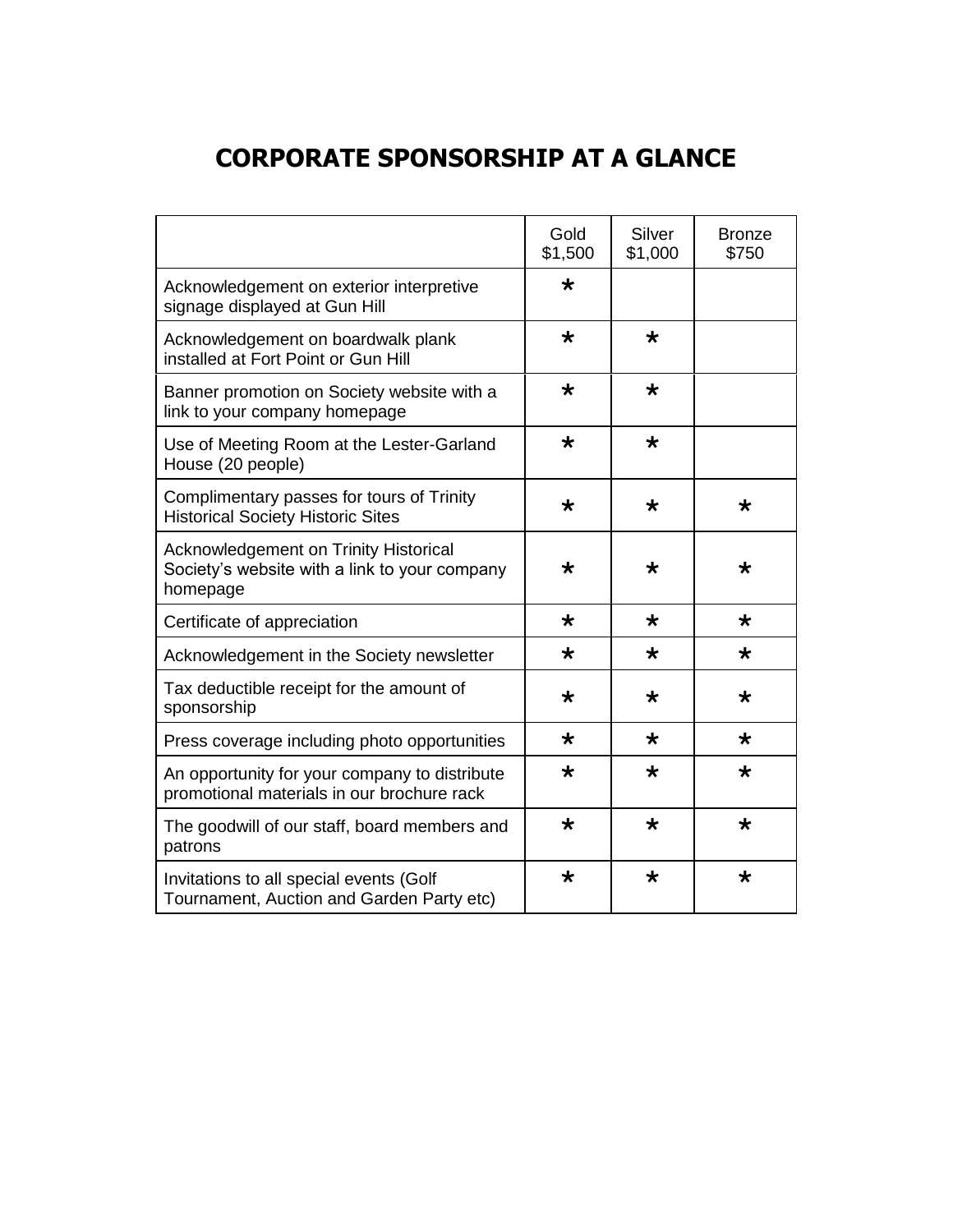#### *Activities around our Historic Sites*



Lester Cooper, the Cooper conducting a demonstration in how to make a barrel stave, (left). Wade Ivany, the Blacksmith demonstrating blacksmithing at the Green Family Forge, (right).



Installation of the Court House tower roof in 2010, returning it to its original architecture.



Restoration of the cannons located at the Fort Point in 2012.